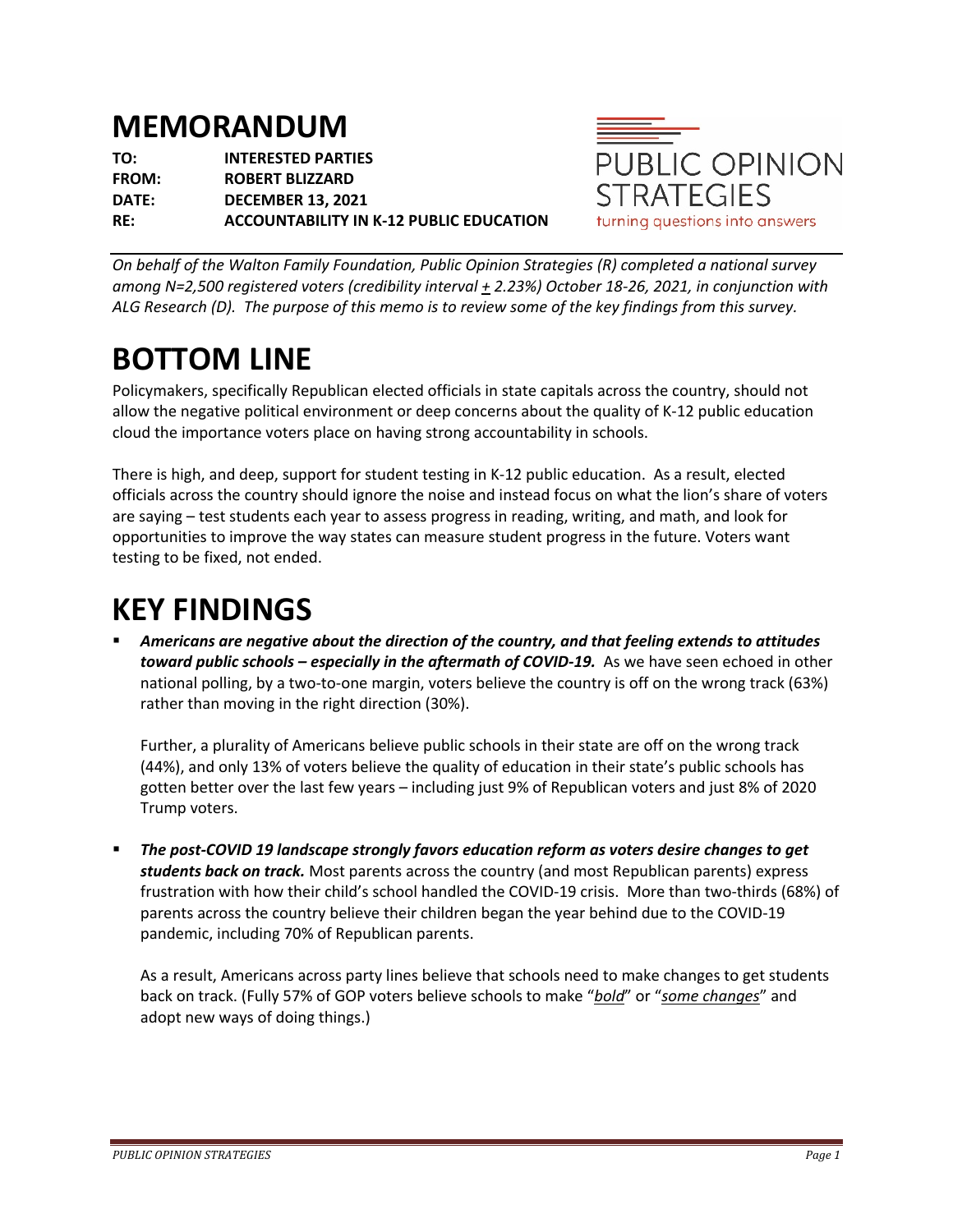- § *But, even with the desire for change, voters*  89% 87% 87% 86% *overwhelmingly believe it is important to test students each year to assess progress in reading, writing, and math.*  61% Voters are crystal clear: testing 55%<br>Very 51%<br>Very 51%<br>Very is very important. By an overwhelming 87%-11% margin, voters across the 12% country say it is important to 11% 11% 9% test students each year to make sure they are GOP **IND** Total **DFM** progressing and reaching  $(37%)$  $(20%)$  $(40%)$ grade level.
- § *Even when pushed with arguments from those who want to eliminate testing, voters across party lines side with the idea that*, though test need of improvement, they provide important information for families and teachers.



§ *"Fix them, not end them."* Fully 83% of all voters and 82% of Republican voters rate this message as a convincing reason to test students each year to assess if they are progressing in reading, writing, and math and reaching grade level: *"Though these tests may not be perfect, we should fix them, not end them. Rather than just ending testing, students, parents, educators, and policymakers in our state should have a real review to see what is working, what isn't, and how we can change these important tests to meet the needs of students and educators."*

How important is it to test students each year to assess if they are progressing in reading, writing, and math and reaching grade level?

Important Not Important